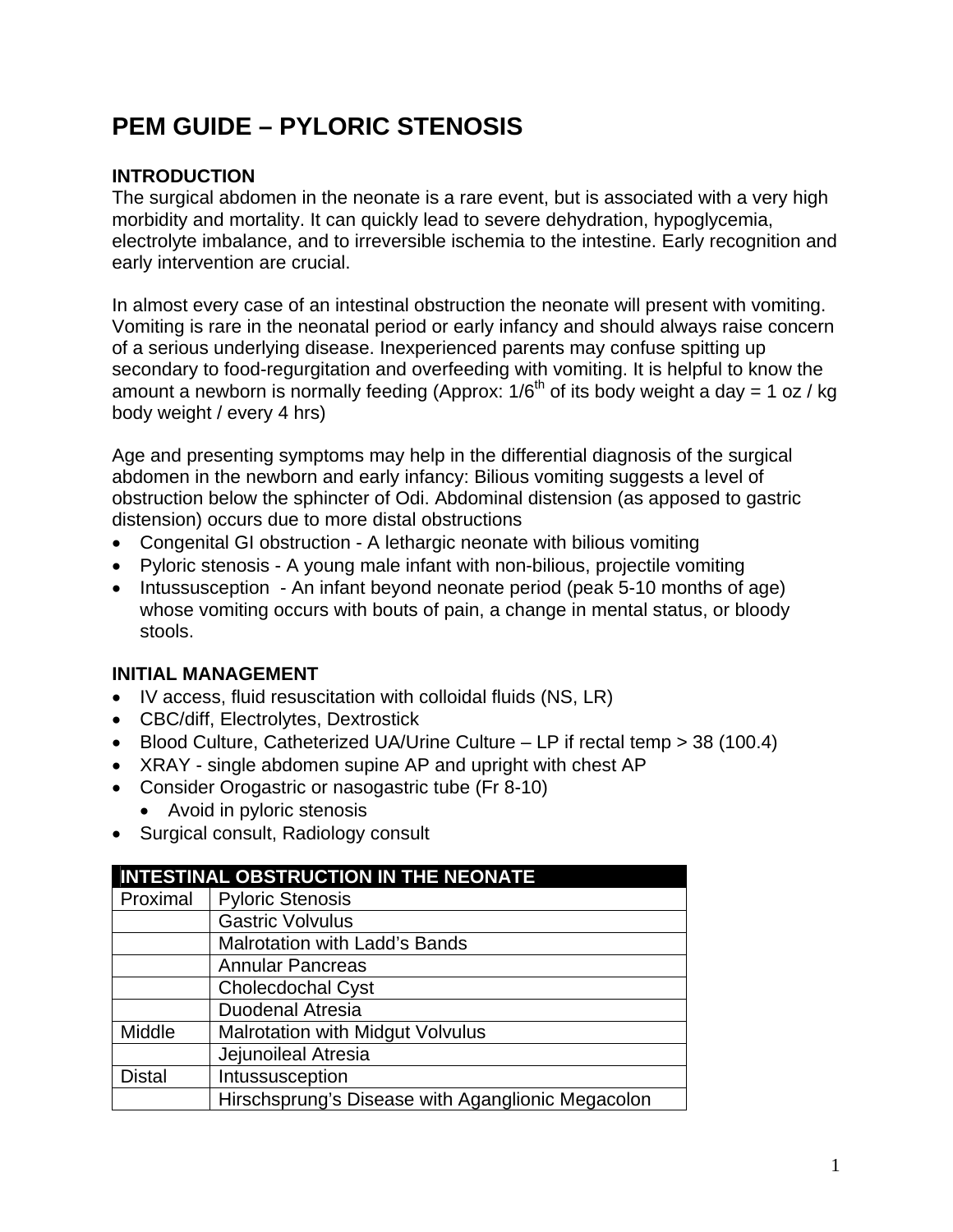## **PYLORIC STENOSIS**

#### **INTRODUCTION**

Hypertrophy of the pyloric musculature results in progressive narrowing of the pyloric canal and varying degrees of gastric outlet obstruction. Classically a male infant (male:female ratio of 4:1) who has been feeding well previously presents at 2 to 5 weeks pf age with a history of progressive vomiting after feeding. They look well initially and wish to feed after vomiting. As more complete obstruction develops, the vomiting becomes more forceful and projectile. Clinical findings depend on the extent of obstruction and degree of dehydration.

#### **EVALUATION**

There are two physical examination findings that are somewhat specific to pyloric stenosis. The first is the observation of a gastric peristaltic wave as the stomach peristalsis against the narrow pyloric channel. The patient will exhibit gastric distention (as opposed to generalized abdominal distension). The second is direct palpation of the hypertrophied pyloric channel. This is described as a small mobile mass or "olive". Palpation of the "olive: can be facilitated by examining the infant immediately after vomiting (with an empty stomach). The infants feet are held in one hand with the hips flexed (relaxing the abdominal musculature). The other hand gently palpates the right



upper abdomen in an upward direction. Signs of dehydration should also be noted.

Ultrasound is useful to identify pyloric stenosis. The criteria for the sonographic diagnosis are 1.4 cm or longer length of the pyloric canal with 0.3 cm or greater thickness of the circular muscle. If the ultrasound study does not show a hypertrophic pylorus, an upper GI series can be done to demonstrate a narrowed pyloric channel and identify other causes of gastrointestinal obstruction.

Serum electrolytes may be abnormal because of gastric losses. In essence the infants are vomiting hydrochloric acid and potassium. The classic electrolyte findings are that of hypokalemic, hypochloremic metabolic alkalosis. As dehydration progresses a metabolic acidosis may be seen.

#### **MANAGEMENT**

Management depends on the degree of obstruction and the presence of electrolyte disturbances and dehydration. Definitive therapy includes a surgical pyloromyotomy.

In the case of an ill appearing child with protracted vomiting and signs of dehydration or electrolyte abnormalities, intravenous fluid resuscitation should be initiated pending confirmation of the diagnosis with an ultrasound or upper GI series. IV fluids should be 5% dextrose in normal saline. If hypotonic solutions are used, there is significant risk of